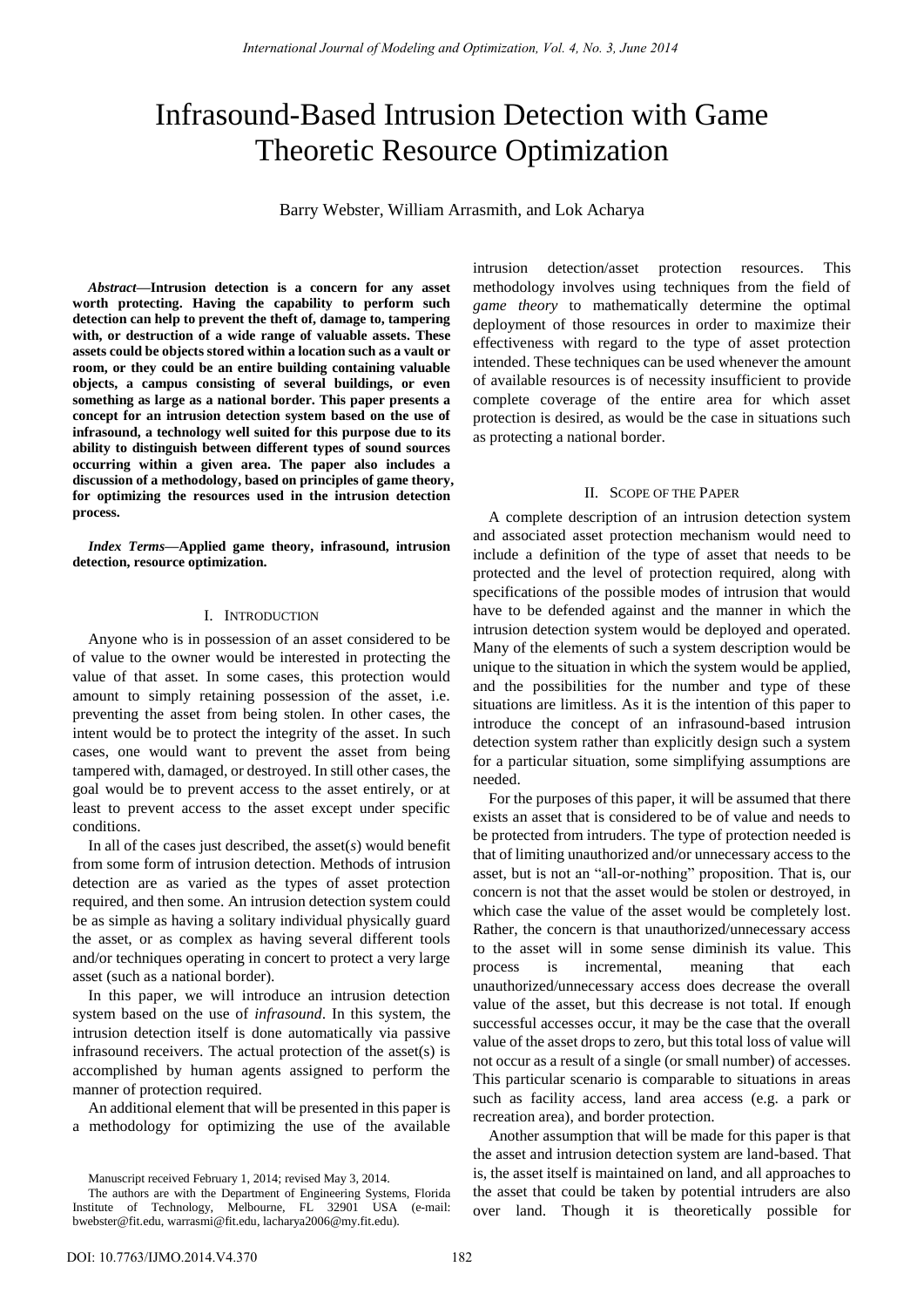infrasound-based systems to be successfully constructed and operated in undersea and airborne environments, the primary principles by which such systems would operate are the same as for a land-based application. Including undersea or airborne elements would thus add little to the ideas being presented herein, and would only serve to unnecessarily complicate the discussion.

## III. INFRASOUND

Infrasound is sound that is produced at very low frequency levels (typically less than twenty Hertz [1]). These sounds are produced in conjunction with other, higher-frequency sounds as a result of the movement or other sound-producing activities performed by both animate and inanimate objects. Each type of activity performed by each type of object will produce an infrasound "signature" unique to that type of object and what it is doing. This property allows detectors tuned to the infrasound spectrum to make distinctions identifying the type of object and type of activity being performed. For example, a rock rolling down a hill, a human riding a bicycle down that same hill, and a dog running behind the bicycle will each generate distinct infrasound signatures allowing detectors the possibility of identifying them and what they are doing.

Infrasound detectors are capable of performing quite detailed identification operations. It is possible, for instance, to detect that a particular door within a building has been opened and closed (even if the person doing the opening/closing is attempting to do so very quietly). This is possible due to the extremely long wavelengths associated with infrasound emissions. The concept is similar to waves in the electromagnetic spectrum; long wavelengths such as those found in regular radio waves are easily capable of passing through the walls of buildings and being picked up, whereas shorter wavelengths such as those found in small wireless routers have a much more difficult time passing through the same walls. Due to the shortness of the frequencies of infrasound waves, the associated wavelengths are so long that even minute sounds (like the door opening/closing just mentioned) from well within the confines of walled structures can be detected from outside of those structures.

The detection capabilities of infrasound are limited primarily by the strength of the sonic signal and the infrasound system array geometry [1]. Specifically, the range at which an infrasound detector is capable of detecting a signal is directly proportional to the total output emitted by the sound being produced. This total output is a function of the amplitude (volume) of the sound and its duration. A high output sound could be very loud but short (such as an explosion), or not as loud but long-lasting (such as a motorcycle or automobile engine running). A sound could also be periodic, consisting of a series of short duration components produced at interval (such as a person walking). In effect, a strong impulsive signal that is above the infrasound sensor's noise floor can be detected, as can a weaker, repetitive signal that can be "averaged" out of the noise. To give some idea of these ranges, without de-noising methodsa person walking could be detectable at approximately five meters. With advanced signal processing

methods, a motorcycle or automobile engine revving could be detectable at distances ranging to kilometers. Truly massive sound sources like an earthquake, erupting volcano, or nuclear detonation could be detectable from virtually any place on the planet.

Infrasound detectors are passive, meaning that they simply collect the sounds that reach them. As such, they can be quite small (some currently under development are capable of being reduced to approximately the size of an ice hockey puck). The actual categorization of the sound being received is accomplished by a secondary device that uses various algorithms to interpret the received signals.

Individual infrasound detectors are unidirectional; any sound occurring within range, coming from any direction, will be detected. It is also possible to combine individual detectors to form arrays. These arrays can be arranged so as to provide an element of directionality to the detection. In direction-finding applications, sounds detected by an array will be indicated to have originated within a cone expanding outwards from the array center. Depending on the detestability of the source, the number and location of arrays, the number of detectors in an array, and their configuration, the direction that a sound is coming from can be isolated to within a cone spanning as little as one degree [1]. The location of the origination of a sound can also be determined (to within some error) based on geometric array conditions, number of arrays, source frequencies, and signal strength [1]. In this application, we look only at the direction-finding aspect.

## IV. BASE SYSTEM CONCEPT

Given the assumptions and descriptions mentioned in the previous two sections, a concept for an infrasound-based intrusion detection system would be as follows: an asset (A) to be protected resides at a particular location (L). There exists a set of available approach paths  $(P_1$  through  $P_n$ ) by which it would be possible for an intruder to gain access to A. Infrasound detectors are deployed at intervals around the perimeter of L. The detectors are configured so as to provide a continuous web of detection capability across the area in which the detectors are deployed. This can be accomplished either by placing individual detectors close enough together such that there are no gaps in their detection fields, or by placing arrays of detectors such that their detection cones will overlap.

When an entity (E) approaches the perimeter of L, one or more of the detectors/arrays will register the approach and transmit the related data to a control center (C). Once there, the data will be analyzed to determine if E is in fact an intruder constituting a threat to A, or if it is harmless. For example, if an animal happens to approach L, C would be able to determine that the approaching entity is a non-human biologic, and thus of no concern. On the other hand, if a person or group of persons approaches L, or if a vehicle approaches L, C would be able to determine this as well and raise an alert of potentially suspicious activity.If an alert is raised, security personnel are dispatched to intercept E. If they are successful in apprehending E prior to E being able to reach A, then A has been successfully protected. Conversely, if E succeeds in reaching A, it must then be assumed that A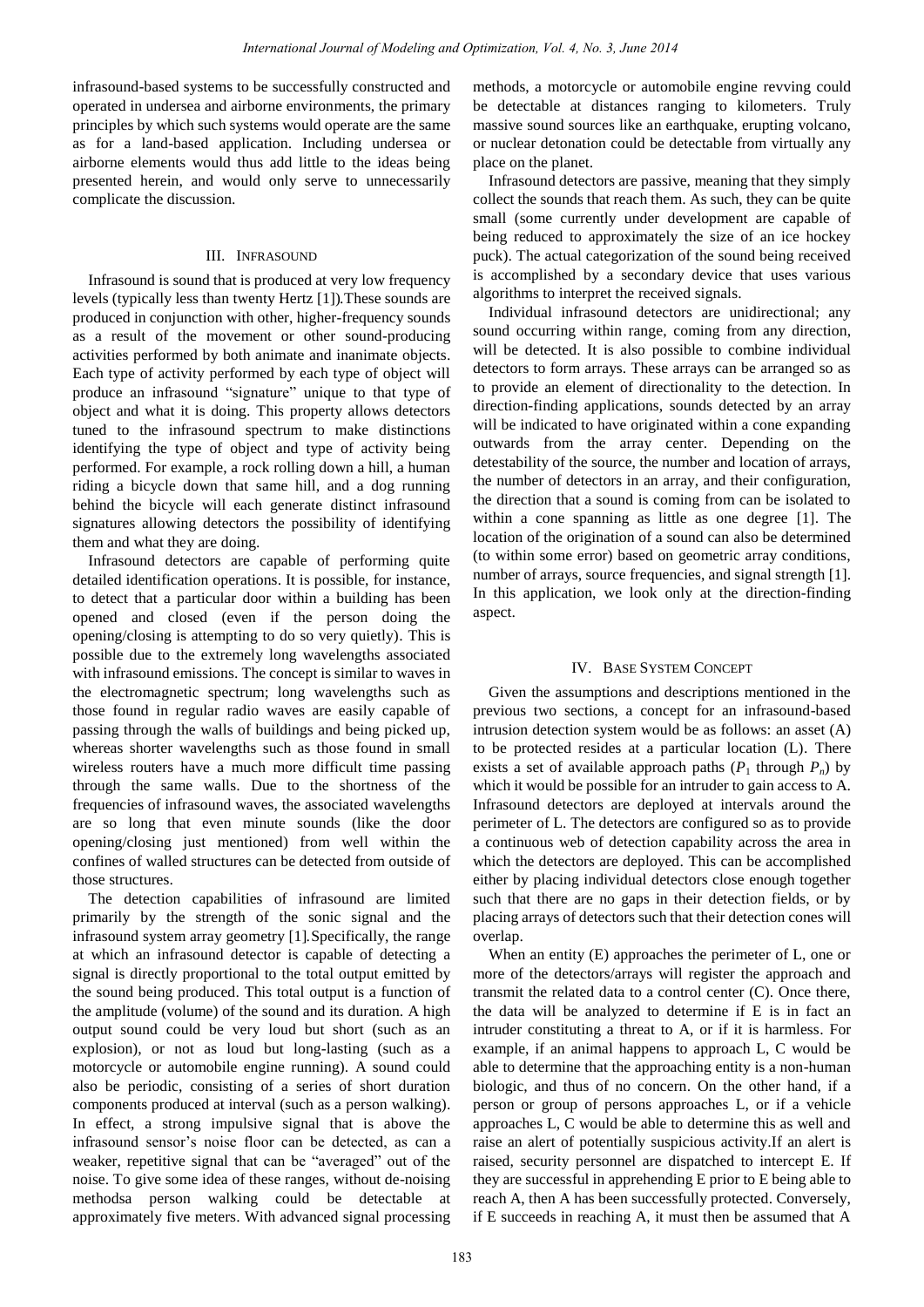has been compromised, and thus has not been successfully protected.

This concept of operations is very straightforward, and very robust. Given that the infrasound detectors are passive, and collect incoming sound events continuously, and also that they are positioned such that their detection capabilities overlap, any entity approaching the covered perimeter will be detected. Then, given the ability of the processing algorithms to identify entities based on their infrasound signature, there is a very high likelihood that a detected entity will be properly categorized as a threat or as harmless.

The primary challenge facing this type of system is not one of technology, but rather one of economics. That is, the relative success of the system depends largely on the amount of funding available. If the organization responsible for protecting A is able to expend the funds necessary to procure a sufficient number of infrasound detectors, then the chances of that organization being able to successfully protect A are very good. However, the definition of what constitutes a "sufficient number" of detectors is critical. If the covered perimeter around L is designed to be relatively small, then relatively few detectors will be required to provide complete coverage. But, recalling that the range of detection is directly proportional to the strength of the sonic signal, then a small perimeter also means that regardless of whether an intruder is on foot or in a vehicle, the amount of time between first detection and the intruder reaching A will be short. This could in turn mean that if the security personnel are engaged at another position, they may not have enough time to react to the intrusion and intercept the intruder before A is compromised. A larger perimeter means more time to intercept an intruder, but it also means more detectors will be required to provide complete coverage.

As of this writing, infrasound detection systems are still rather expensive. For this work, we presume that commercial grade low-end proximity infrasound array systems can be obtained at a cost of around \$15,000, and that high-end geo-locating infrasound array systems can run upwards of \$250,000. Purchasing these higher-end systems in bulk could be expected to bring the price per unit down substantially, but the total price would still be high since purchasing in bulk would obviously mean that many infrasound detection systems (a.k.a. detectors)would be purchased. In any case, the cost of these detectors would not be something that a small company would want to spend, or perhaps even be able to afford.

Another option for those organizations that want to use this type of system but that are unwilling or unable to spend the money to afford complete coverage would be to obtain enough detectors to cover only a portion of the approaches to A. This would of course significantly reduce the cost of the system, but it would also carry the obvious disadvantage that some of the approaches to A would be left uncovered. As undesirable as this may sound, there are instances where this option may actually be the only one that is feasible. If the intent is to protect something on the order of a national park or a border region, the sheer size of the asset to be protected would be such that the costs to purchase, operate, and maintain the detectors could be prohibitive, even for an organization the size of a national government.

In any situation in which this option is used, the

approaches to A that are left uncovered would be in effect "blind spots" through which undetected intrusive activity could occur. This problem could be mitigated by deploying the available detectors along the approaches that are deemed to be at the highest risk of being chosen by potential intruders. However, even this has its limitations; potential intruders are sure to discover which approaches are covered and which are not, even if this is as a result of trial and error with a number of would-be intruders having been caught. Once this discovery is made, the system is rendered useless since intruders will always follow the approaches that are uncovered, even if those approaches are difficult to navigate.

It is obvious that any system configuration in which complete coverage is infeasible, and where the available detectors are deployed statically, will not work. Fortunately, the small size of the detectors allows for easy relocation. To avoid the problem of potential intruders knowing that certain approaches are always covered and certain others are always uncovered, the available detectors could be periodically moved to different sets of approaches. Though beneficial, this tactic does not necessarily remedy the problem. If the detectors are relocated to certain sets of approaches at predictable intervals, the problem remains. Since the relocations are predictable, potential intruders will still know which approaches will be covered at what times, and can once again simply avoid the approaches that are currently covered.

Thus, it is clear that periodic relocation of the available detectors is necessary, but this must not be done in any predictable fashion. The question then becomes how to manage the relocation process. Is there a "best" way to conduct the relocations? The answer is yes, and this is where game theory enters the picture.

### V. GAME THEORY APPLICATION

Game theory can be defined as interactive decision-making amongst rational individuals. That is to say, game theory involves decision-making between individuals, or amongst groups of individuals, but in a particular sense. First, the decisions being made are *interactive*, which means that the decision made in a given situation by one individual/group depends in large part on the decision being made by the other individuals/groups involved in the same situation. Second, the individuals/groups participating in the situation are *rational*. This term is not used in the typical sense, i.e. being sane. Rather, it refers to the fact that all participants in a situation are seeking to maximize their benefit as a result of that participation, and whatever decisions they make will reflect that aim [2].

To illustrate this, we can consider the example just outlined in the previous section. To reiterate, we have an asset A at location L, with possible approaches  $P_1...P_n$ . We also have an intruder entity E who is attempting to access A via one of the available approaches. As mentioned, if the available infrasound detectors are deployed to a particular approach or approaches and never relocated, or are relocated according to a predictable pattern, potential intruders will discover this, after which any E will be successful in accessing A. To prevent this from happening, it will be necessary to relocate the detectors periodically in an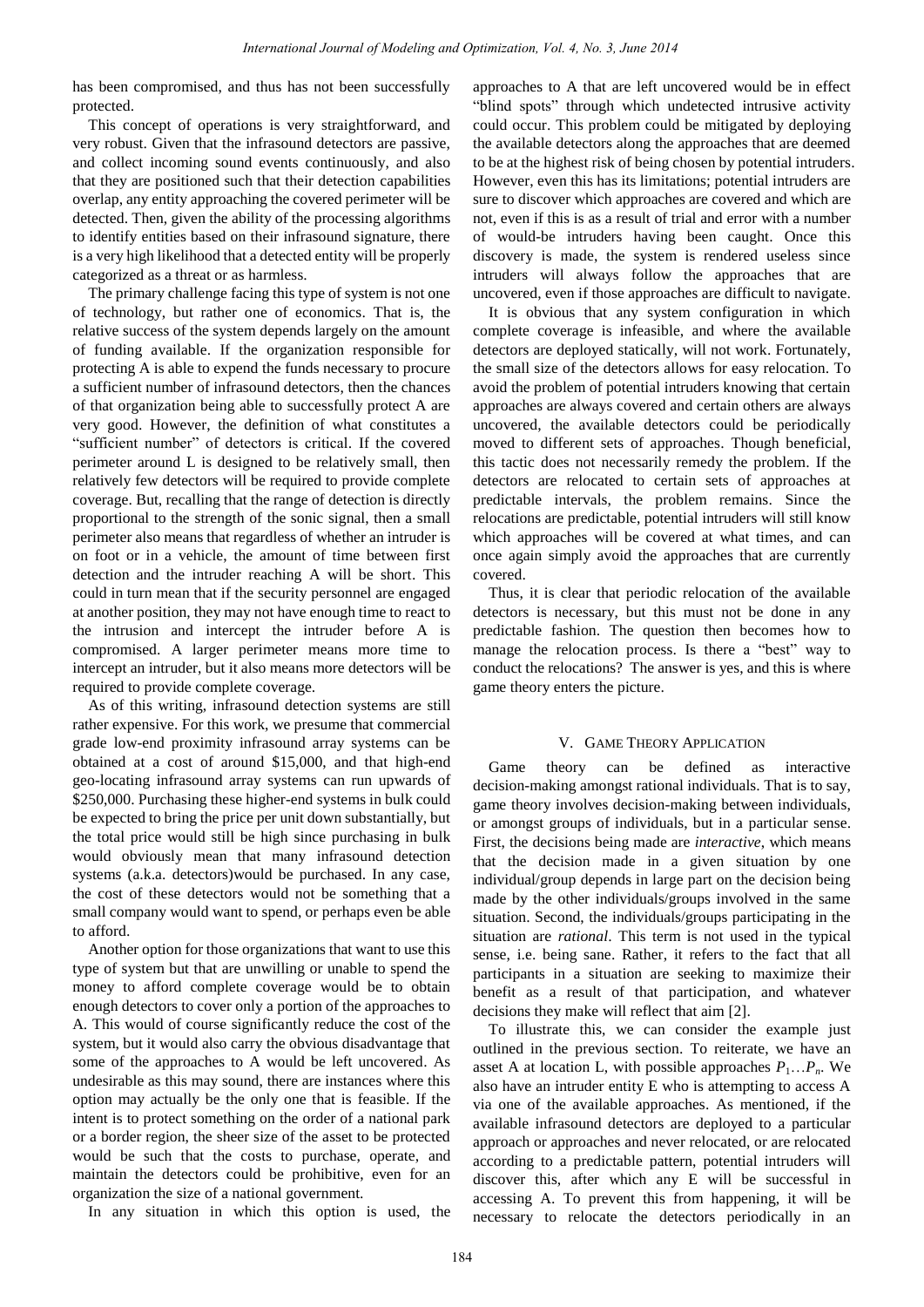unpredictable fashion.

If the detectors are being deployed in a predictable manner, then the decision by E of which approach to take to A depends solely on E's assessment of the worth of taking a particular approach. It can be safely assumed that the worth to E of taking an approach that is being covered by the detectors would be low, whereas the worth of taking an uncovered approach would be higher. If E is rational according to the definition just given, then approaches that are covered by the detectors will never be taken. The main point, though, is that this decision does not depend on what anyone else is doing. This means the decision is not interactive, and thus does not qualify as a game theoretic situation.

On the other hand, if the detectors are being deployed unpredictably, then the situation has changed. Now the decision of which approach to take *does* depend on what others are doing. If the security personnel decide to deploy detectors along approach  $P_x$ , then the worth to E of following  $P<sub>x</sub>$  will be low. But, if the security personnel decide not to deploy detectors along  $P_x$ , then the worth to E of following that path will be higher.Thus, E must gauge which approach (es) the security personnel will decide to cover, and then attempt to take an approach that is uncovered. At the same time, the security personnel must gauge which approach E will attempt to take, and then ensure that this approach is covered.

This type of situation is referred to in game theory as a *zero-sumpursuit/evasion* game. A zero-sum game is one in which what is desirable for one player is undesirable for the other, and vice versa[2]. In this case, what is desirable for E is to gain access to A, which is undesirable for the security personnel. Likewise, what is desirable for the security personnel is to apprehend E, which of course is undesirable for E. As for the second aspect, a pursuit/evasion game is one in which one player (the pursuer) wants to be where the other player (the pursued) is, whereas the pursued player wants to be where the pursuing player is not[2]. In this case, the security personnel (the pursuers) want to place detectors along the approach that E (the pursued) will take, but E wants to take an approach that the security personnel have not covered.

In pursuit/evasion games, an ever-present problem is that when considering what to do, one must attempt to discern what the other player is thinking about doing, and of course the other player is attempting to accomplish the same thing[2]. This can lead to a vicious cycle of thought, with the players often resorting to intuition or guesswork when making their decisions. Fortunately, game theory provides a mechanism for breaking out of this vicious cycle that is more rigorous and sound than relying on guessing.This mechanism is known as a *mixed strategy*.

In game theory, a strategy is a complete plan of action for any decisions that will need to be made during the course of the game[2]. Due to the particular way the game plays out it may be the case that the game will end without needing to make certain decisions (e.g. as a result of one decision having been made, others might be rendered moot). Nevertheless, even though some decision points might never be reached, a complete strategy calls for the player to have a plan for what to do in the event that any possible decision points are reached. A *mixed* strategy is one in which the choice of action for a decision point is selected randomly from a list of possible actions[2].

For this case, using a mixed strategy will take care of the problem of having a predictable method for relocating the available infrasound detectors. Security personnel would select which approach(es) to cover randomly, thus eliminating any pattern to which approaches will be covered and which will not. Security personnel could also randomize the time intervals at which the relocations are performed, thus making it impossible to predict when disruptions in coverage due to the relocations will occur. Using mixed strategies solves the problem of predictability, but the idea is to optimize the use of the available resources to maximize the ability to protect A.

This can be done by defining the mix ratio so as to make the *expected payoff* the same for all options available to the opposing player for a given decision. Here the expected payoff would be the relative worth of each decision option to the opposing player if that decision were to be repeated over time. By setting the expected payoff of all decision options the same, a mix ratio can be calculated that makes the opposing player ambivalent regarding which decision option to choose[2]. Since the expected payoff is the same no matter what action is taken, the opponent is forced into the position of having to develop a mixed strategy as well. If this is not done, then the opponent is not mixing and therefore must be playing according to a predictable pattern, which as we have seen leads to losing the game every time.

In [3] a simple example was given to show how an optimal mixed strategy could be calculated for a situation involving the deployment of small Unmanned Aerial Vehicles (UAVs), called micro-UAVs. That example can be adapted for use here as well. For the sake of this example, let us assume that there are four possible approaches to A; one for each of the cardinal directions of the compass. Let us further assume the following regarding the available approaches:

- The northern approach is quite treacherous, making it very difficult to traverse in order to reach A; this approach will have a difficulty rating of 5
- The eastern approach is moderately difficult to traverse; this approach will have a difficulty rating of 3
- The southern approach contains no obstacles or difficult terrain, and is thus very easy to traverse; this approach will have a difficulty rating of 1
- The western approach is slightly less difficult to traverse than the eastern approach; this approach will have a difficulty rating of 2

We can assign a value of 10 to A, representing the overall worth attributed to A by E. The net value of a successful intrusion attempt by E will then be the overall worth of A minus the difficulty of the approach taken to get to A (i.e. the value of accessing A diminishes with the amount of effort required to reach it).If E fails to access A and is apprehended, the net value of the attempt will be -10 (the negative value indicating a worth less than maintaining the status quo of not making the attempt, status quo being by convention typically valued at 0), minus the difficulty rating of the approach taken. Note that in all cases the numbers used here are *ordinal*, meaning that only the magnitude of the number matters; i.e.we can say that a value of 10 is better than a value of 5, but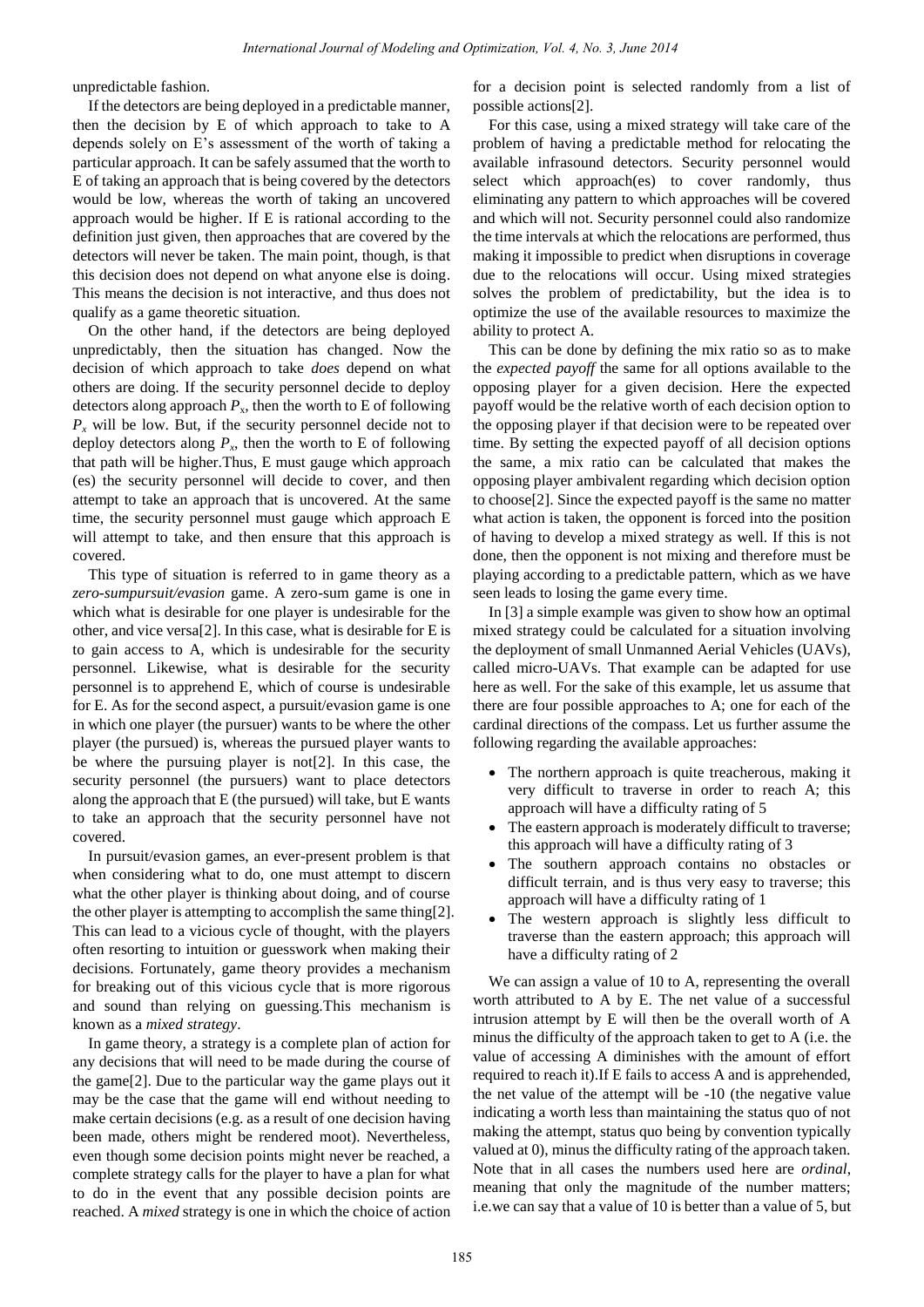we cannot say that it is twice as good.To complete the example, one additional condition must be stated: we will stipulate that the security personnel have only enough equipment to cover one of the approaches at any given time. This satisfies the game requirement that there are insufficient resources to cover all four approaches simultaneously. The fact that only one approach at a time can be covered is again something that was done to keep the model simple. Any combination of one, two, or three paths being simultaneously covered could be modeled, but this would again unnecessarily complicate the example.

|                     |   |       |      |       |    |  |                  | W |          |
|---------------------|---|-------|------|-------|----|--|------------------|---|----------|
| $\overline{a}$<br>÷ |   | $-15$ | 15   |       | -0 |  |                  |   |          |
|                     |   |       |      | $-13$ | 13 |  | $\sim$ $\lambda$ |   | $\sim$ 4 |
|                     |   |       | $-a$ |       | -9 |  |                  |   | -9       |
|                     | W |       | -2   |       |    |  |                  | ۰ | 12       |
|                     |   |       |      |       |    |  |                  |   |          |

|  |  | Fig. 1. Example game matrix. |  |  |
|--|--|------------------------------|--|--|
|--|--|------------------------------|--|--|



Fig. 2. Netlogooutput window.

Fig. 1shows the resulting game matrix. The intruder E is the "row" player, with payoffs listed first in each cell of the matrix. The security personnel are the "column" player, with payoffs listed second in each cell. The payoffs in each cell were determined according to the payoff calculation method just described in the previous paragraph. Note that in every cell, the payoff for one player is the negation of the payoff for the other player; which is a property of zero-sum games. The payoffs listed in each cell are for a single instance of the game. In order to find the optimal mixed strategy, it is necessary to find the expected payoff for each decision option, and then set the expected payoffs of all options for a given player equal to each other and find the mix ratio by solving the resulting set of simultaneous equations.

For the example, this was done by using a game modeling and analysis tool called Gambit[4]. The optimal mixed strategy obtained by solving the system of simultaneous equations gives the frequency at which the security personnel should place infrasound detectors to cover a particular approach path, and is as follows:

- The northern approach should be covered 13.75% of the time
- The eastern approach should be covered 23.75% of the time
- The southern approach should be covered 33.75% of the time

• The western approach should be covered 28.75% of the time

If the security personnel relocate the available detectors randomly in time and location such that the aforementioned ratios are maintained, they will maximize their potential for apprehending intruders, even as the intruders are simultaneously attempting to maximize their success rate (and even if the intruders know exactly what strategy the security personnel are following). It should come as no surprise that by doing so the security personnel are still at a disadvantage. Their overall expected payoff is -2.25, which stands to reason since there are four possible approaches to A, and only one at a time is being protected. Nevertheless, given the limitations in the example this expected payoff is the best they can hope to achieve.

## VI. EXPERIMENTAL MODEL

A set of experiments was conducted to test the effectiveness of the game theoretic methodology outlined in the previous section, based on the work done in [3]. A test model was constructed using an agent-based simulator called NetLogo [5]. A picture of the model output window is given in Fig. 2. In this model, the asset to be protected is shown as a circle at the top of the output window. Possible approach paths to the asset (with accompanying user-assigned degrees of difficulty) are shown as rectangular boxes in the middle of the output window. Random intruders (shown as human figurines) were generated along the bottom row of the output window, and these intruders moved towards one of the available approach paths. If an intruder passed through an approach that was not currently being monitored, the intrusion was successful. Conversely, if the approach path was being monitored at the time the intruder passed through, the intrusion failed and the intruder was apprehended.

A number of different configurations of the model were included in the set of experiments. These configurations involved altering the number of intruders, the probabilities that a given intruder would select a particular approach path, and the frequencies at which the approach paths were monitored. A total of 10,000 experiments were run under the various configurations [6]. The data from the experiments included counts of total number of intruders generated, paths taken by the intruders, number of intruders apprehended, and number of successful intrusions. These data were then analyzed to check for statistically significant results.

#### VII. CONCLUSION

The results of the experimental model showed that the ratios of intruders apprehended to successful intruders were statistically consistent with the ratios predicted by the game theoretic analysis [6]. That is, the outcomes of the simulated intrusions using the NetLogo model were statistically the same as what the mathematical model said they should be. This provides evidence that the mathematical model used to calculate the optimal mixed strategy is reliable for use in real-world intrusion detection systems such as those described in [3] and herein. Since the mathematical model calculates which mixed strategy is optimal, and since there is